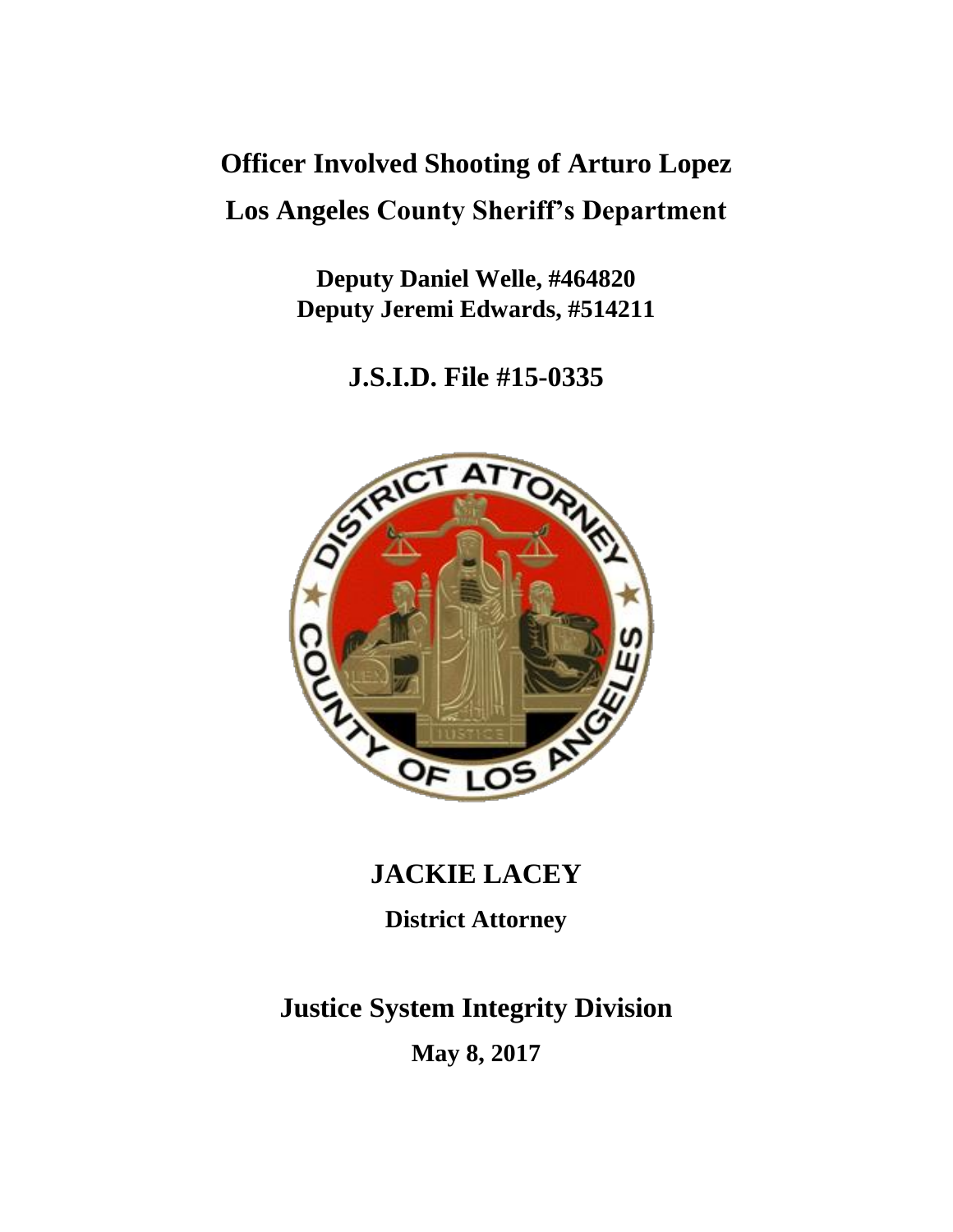#### **MEMORANDUM**

- TO: CAPTAIN CHRISTOPHER BERGNER Los Angeles County Sheriff's Department Homicide Bureau 1 Cupania Circle Monterey Park, California 91755
- FROM: JUSTICE SYSTEM INTEGRITY DIVISION Los Angeles County District Attorney's Office
- SUBJECT: Officer Involved Shooting of Arturo Lopez J.S.I.D. File #15-0335 LASD File #015-11653-1192-013

DATE: May 8, 2017

The Justice System Integrity Division of the Los Angeles County District Attorney's Office has completed its review of the July 3, 2015, fatal shooting of Arturo Lopez by Los Angeles County Sheriff's Department (LASD) Deputies Daniel Welle and Jeremi Edwards. It is our conclusion that Deputies Welle and Edwards acted in lawful self-defense and defense of others.

The District Attorney's Command Center was notified of this shooting on July 4, 2015, at approximately 12:38 a.m. The District Attorney's Response Team responded and was given a briefing and walk-through of the scene.

The following analysis is based on reports submitted to our office by LASD Sergeants Richard Biddle and Howard Cooper. The reports include photographs, videos, audio-recorded interviews of witnesses, and radio transmissions. The voluntary statements of Deputies Welle and Edwards were considered in this analysis.

#### **FACTUAL ANALYSIS**

l

On July 3, 2015, at approximately 11:30 p.m., LASD Deputies Welle and Edwards were assigned to Operation Safe Streets, a gang violence suppression unit, patrolling an area near West Avenue K-4 and  $35<sup>th</sup>$  Street West, in the City of Lancaster.<sup>1</sup> Welle was driving and Edwards was the passenger in their patrol vehicle. They were travelling eastbound on West

<sup>&</sup>lt;sup>1</sup> Deputies assigned to this unit do not respond to calls but instead patrol areas that are known for gang activity. Welle and Edwards were near the corner of 32<sup>nd</sup> Street West and West Avenue K-4 looking for the vehicle of a suspect in a gang related shooting in the City of Palmdale a week prior to July 3, 2015. The area they were patrolling was considered a transient gang area because of the large number of gang members from different gangs in the surrounding apartment complexes who moved residences frequently. The deputies drove an unmarked Crown Victoria patrol car, which only had spotlights mounted on the driver's and passenger's front side door frames. Welle and Edwards wore LASD Class B uniforms, which were tan and green in color with a cloth LASD star badge on the left chest, LASD badge patches on each shoulder, and a Sam Browne gun belt. Edwards also wore a green baseball cap with a gold LASD star patch on the front.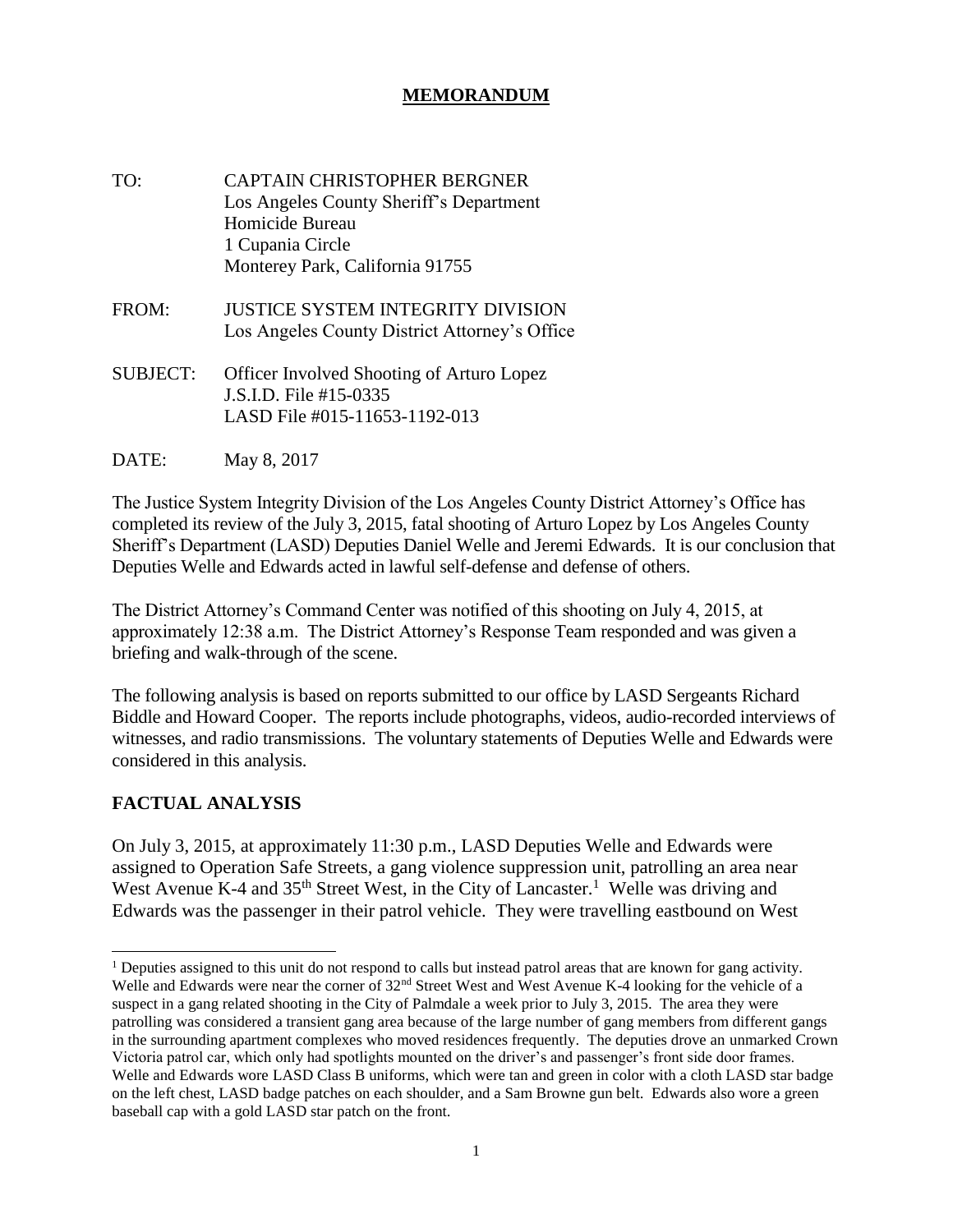Avenue K-4, in a well-known gang neighborhood, when they observed Arturo Lopez and an unidentified man walking westbound on West Avenue K-4. $2$  Lopez and the man initially walked from the south curb into the middle of the street in the direction of the apartment complex. As Welle and Edwards drove eastbound, the men continued walking in the middle of the street. Welle drove the patrol vehicle toward Lopez and the man to contact them for walking in the roadway, a violation of Vehicle Code section 21956(a). As Welle and Edwards approached, the men changed direction and began walking toward the large dirt lot. Lopez, who wore a hooded sweatshirt with a front pocket, and the unidentified man initially walked with their hands visible.



West Avenue K-4 and 32<sup>nd</sup> Street West, Lancaster, California<sup>3</sup>

Welle drove the patrol vehicle slowly, and when they came within a short distance of Lopez and the man, Edwards exited the passenger door of the vehicle and told the men to "grab the hood." Lopez and the unidentified man, who were facing Edwards with their hands inside the pockets of their sweatshirts, initially stopped but ignored Edwards' command. The men continued walking away from the deputies into the dirt lot. Edwards told Lopez and the unidentified man to place their hands on the hood of the patrol car several times. Lopez and the man ignored Edwards' commands. Fearful that the men were armed with weapons, Edwards drew his service weapon and told them to remove their hands from their pockets. Lopez and the man did not comply, continued walking and appeared to be separating from each other. The unidentified man walked closer to Edwards and blocked his view of Lopez. Edwards told the men to remove their hands from their pockets, and eventually ordered them to "Get on the ground!" They refused to comply with these commands as well. Meanwhile, Welle had stopped the vehicle, exited and drew his service weapon. Lopez turned slowly to his left and said, "Fuck this." He pulled out an "Uzi" style assault weapon from the front pocket of his sweatshirt, pointed it at Edwards and fired. Fearing they would be shot and killed, Edwards and Welle fired several rounds at him. Lopez fell to the ground, and the deputies were unable to see whether Lopez was rearming

 $\overline{a}$ <sup>2</sup> West Avenue K-4 is a residential street that runs in an east/west direction. The north side of West Avenue K-4 consists of a large apartment complex with several two story apartment buildings throughout the property. Welle and Edwards were aware that numerous gang members resided in the apartment buildings. The south side of West Avenue K-4 consists of a large vacant dirt lot.

<sup>&</sup>lt;sup>3</sup> Image obtained from Google Maps.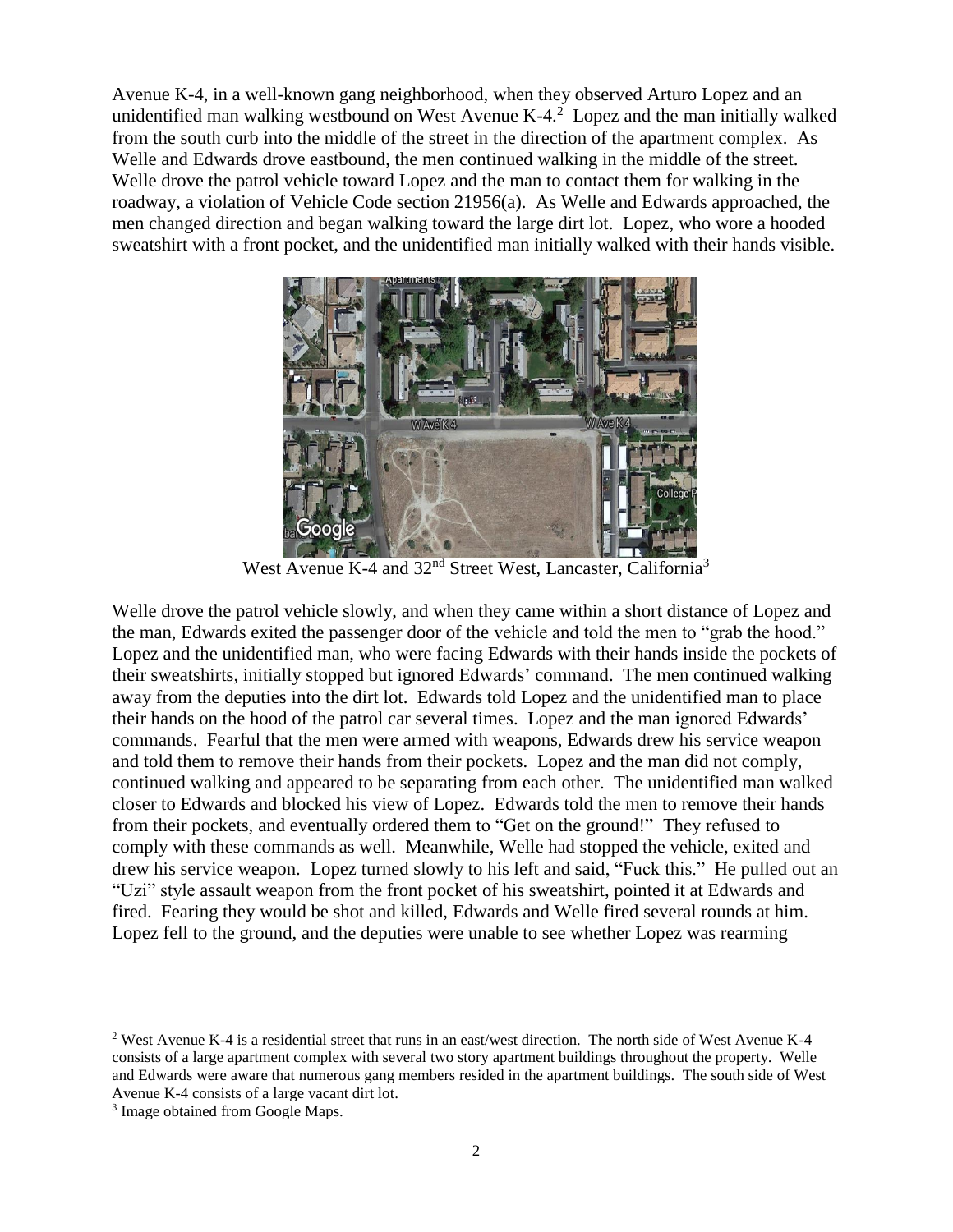himself with the weapon. Still in fear of being shot and killed, Welle fired additional rounds at Lopez.<sup>4</sup> The unidentified man ran towards Lopez and appeared as if he was going to grab the gun from Lopez, but then fled across the dirt lot. Welle chased after him, but was unable to apprehend him after he ran through an opening in a wall bordering the lot.



Edwards and Welle's Patrol Vehicle

Lopez, who had fallen on top of his firearm, was handcuffed and rolled over to his side.<sup>5</sup> An Intratec 9 millimeter Luger assault weapon was found tied to his shoulder with a USB cable. The weapon was fully loaded to capacity with a thirty round magazine, consisting of 9 millimeter ammunition and one expended 9 mm cartridge case stove-piped within the chamber of the weapon.<sup>6</sup>



Firearm recovered from Lopez

 $\overline{a}$ <sup>4</sup> A total of sixteen expended Win 9 millimeter Luger cartridge cases were found near the patrol vehicle. One was found on top of the roof of the patrol vehicle; two were found lying on the driver's seat; four were on the street north of the open driver's side door of the vehicle; and nine were found in the dirt lot, south of the south curb line and parallel to the angled front bumper of the patrol vehicle. As will be discussed further, all sixteen rounds were found to have been fired by Edwards and Welle. The patrol vehicle was stopped in a southeast direction, with the front of the car at an angle to the curb of the dirt lot.

<sup>&</sup>lt;sup>5</sup> Lopez' head was pointed in a southeast direction and his legs in a northwest direction.

<sup>&</sup>lt;sup>6</sup> The assault weapon was purchased and registered to Lopez on September 28, 1996. Stove-piping is the failure to eject where the fired case is caught in the ejection port by the forward motion of the slide or bolt. The firearm was test fired and was determined to be functional. The expended cartridge casing was identified as having been fired from the Intratec pistol. The assault weapon, magazine, cartridge casing and cartridges were processed for latent prints; however none were developed. Lopez' DNA was found on the trigger, trigger guard and grip. An analysis of gunshot residue samples collected from Lopez' hands did not reveal any characteristic particles of gunshot residue. Characteristic particles of gunshot primer residue were found on Lopez' sweatshirt, white t-shirt and back support brace.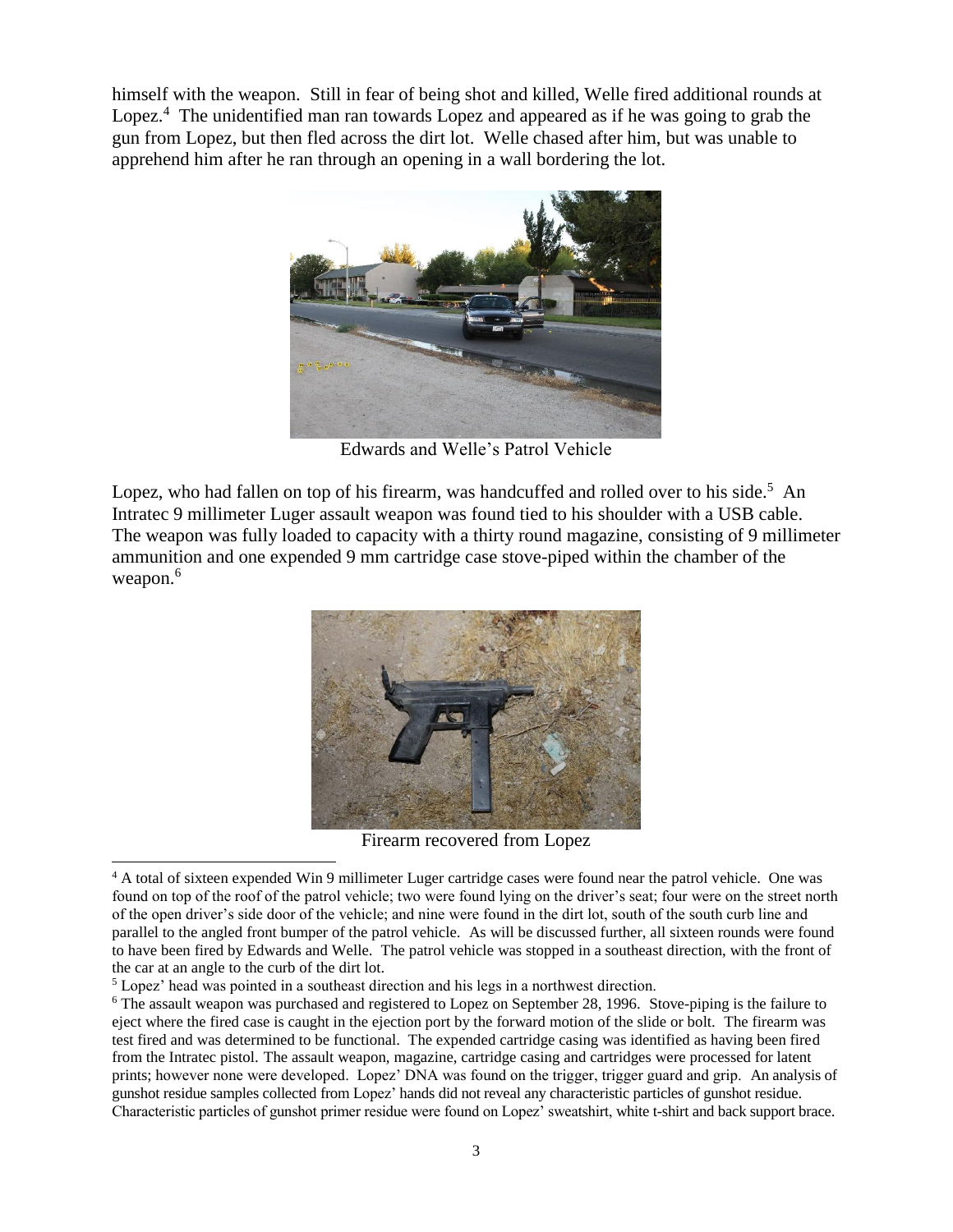Los Angeles County Fire Department paramedics arrived, rendered medical aid and pronounced Lopez dead at 11:44 p.m..

On July 6, 2015, Deputy Medical Examiner Odey Ukpo performed a postmortem examination of his remains and determined that he suffered two gunshot wounds. The wounds were located in his head and right arm. The gunshot wound to the head, which was determined to be fatal, was located on the right side of Lopez' scalp, travelled from back to front, right to left and upward. The wound to the arm was located on the side of the right tricep, travelled from back to front, right to left and upward.<sup>7</sup> Lopez' toxicological examination showed a level of amphetamine and methamphetamine in the blood specimens. The levels were in the range where toxic effects can be seen.

#### **Statement of Deputy Jeremi Edwards**

 $\overline{a}$ 

On July 3, 2015, Edwards was assigned to the Operation Safe Streets gang-suppression unit and was the passenger in an unmarked patrol vehicle driven by Welle. The deputies were patrolling the area of West Avenue K-4 and 35<sup>th</sup> Street East, looking for the suspect of a gang related shooting. Welle and Edwards were travelling eastbound on West Avenue K-4 and observed Lopez and an unidentified man walking in the middle of the street in a westbound direction for approximately twenty to thirty yards. $8$  Welle veered the patrol unit towards the north side of the street to make contact with Lopez and the man regarding a Vehicle Code violation of walking in the middle of the street. As the deputies approached, the men looked in the direction of the deputies, changed directions and started walking southbound toward the open field.<sup>9</sup> Edwards was initially able to observe the hands of Lopez and the unidentified man, who were both wearing sweatshirts, as they walked. As Welle drove the car at approximately one mile per hour in a southeast direction, Edwards exited the passenger door as the car was still moving and moved towards the front bumper of the patrol car. Lopez and the man, who had their hands inside the front pockets of their sweatshirts, were approximately ten to fifteen yards away and were facing Edwards. Edwards immediately gave them commands to place their hands on the hood of the patrol unit.<sup>10</sup> Edwards told them to "grab the hood" several times. Lopez and the man stopped, then continued walking around, failing to comply with Edwards' commands. Edwards also observed that Lopez had an intense, angry look on his face. Edwards was aware that numerous gang members lived in the area, and believed Lopez was a gang member based upon his clothing and the way he carried himself as he walked down the street, which he described as a "prison-type walk."

Lopez and the unidentified man walked in a "swirling" or "swiveling" type of motion, moving away from Edwards and continued to keep their hands in their sweatshirt pockets. Initially, Edwards believed Lopez and the other man were trying to decide if they should run or attack the deputies because they had failed to comply with his previous commands. Edwards became

 $<sup>7</sup>$  The locations of the gunshot wounds are consistent with the deputies' statements, which are explained below, that</sup> Lopez turned his body several times during the officer-involved shooting, and that he was struck with rounds after falling to the ground.

<sup>&</sup>lt;sup>8</sup> Edwards believed Lopez and the man were walking to the apartment complex on the north side of the street, however the men continued to walk in the center of the street and never reached the north side of the street.

<sup>&</sup>lt;sup>9</sup> As the deputies approached in the vehicle, the passenger window was rolled down and the badge patch on Edwards' right shoulder was exposed in the direction of Lopez and the unidentified male.

 $10$  Lopez and the unidentified man were next to each other but the unidentified man was closer to Edwards' position.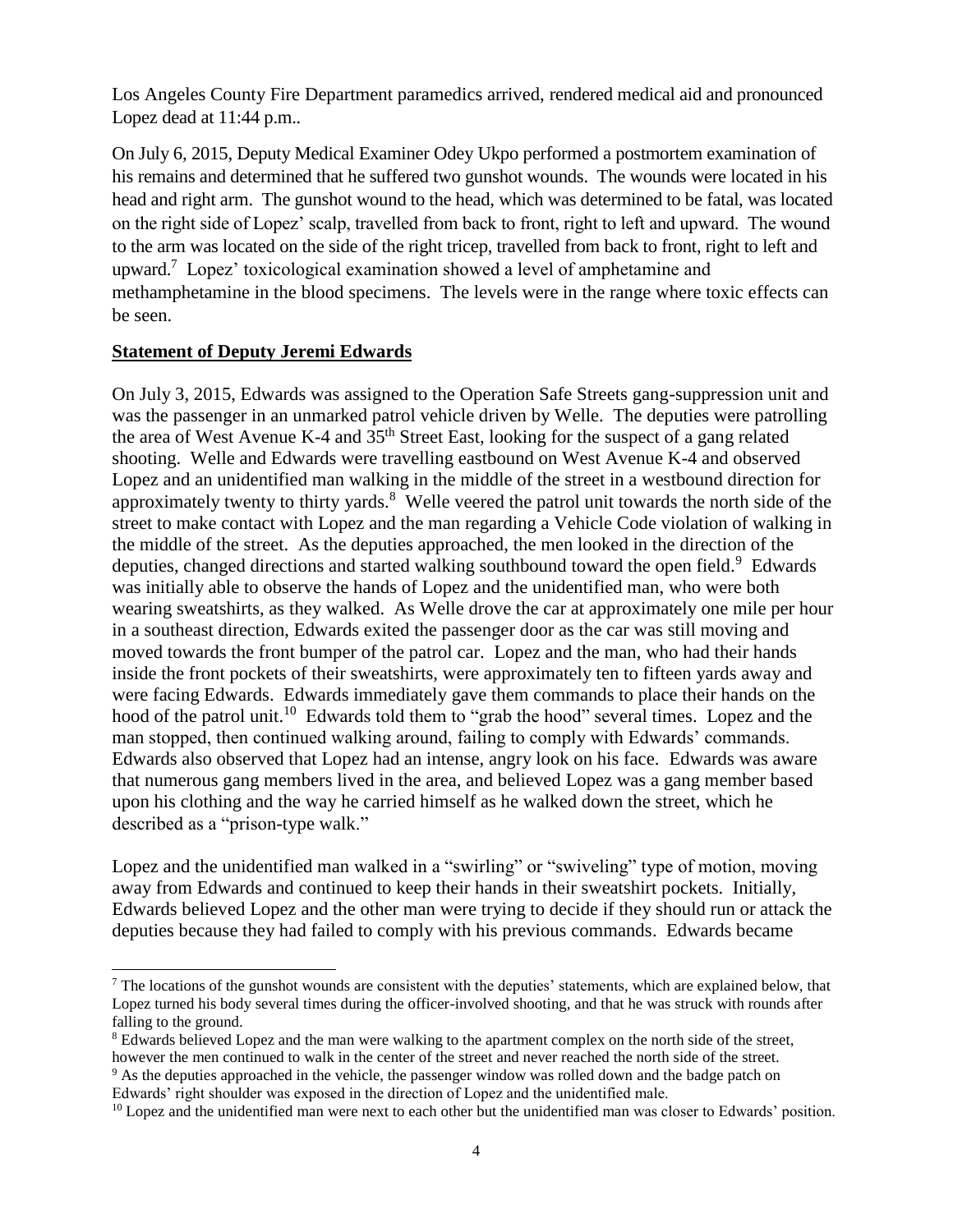increasingly afraid that Lopez and the man had decided to engage the deputies because they had not fled or complied.<sup>11</sup> Fearful that Lopez and the man may have been armed with a gun because they kept their hands in their sweatshirt pockets, Edwards drew his service weapon, pointed it at Lopez and the other man, and said, "Let me see your hands! Let me see your hands!" Lopez and the man did not comply with the commands. The unidentified man then advanced towards Edwards' direction, but placed himself between Lopez and Edwards. The unidentified man blocked Edwards' view of Lopez, and Edwards could not see what Lopez was doing with his hands inside his sweatshirt pocket.<sup>12</sup> Edwards ordered Lopez and the other man to remove their hands from their pockets and again, they did not comply. Edwards issued commands for them to "Get on the ground!" They did not comply. Edwards told them, "Get the fuck on the ground!" They refused to comply. Lopez and the other man began to move slowly backwards and sideways to the open field, south of the curb line. Edwards walked southbound away from his patrol unit in order to maintain visual contact of Lopez and the unidentified man. The unidentified man moved closer to Edwards, who then had a clear view of Lopez. Lopez turned to his left with his hands still inside his sweatshirt pocket. As Lopez turned, he removed what appeared to be an Uzi, pointed it directly at Edwards and said, "Fuck this." Believing Lopez was about to shoot him, Edwards immediately fired six to seven rounds from approximately 10 to 15 yards away.<sup>13</sup>

Edwards could hear Welle behind him, to the left, firing at Lopez also. Lopez turned to his right and fell down onto his face. Edwards could not see Lopez' left arm or the weapon. Edwards' attention was then drawn to the unidentified man who ran southeast into the field. The unidentified man ran a short distance, turned, and returned to within ten feet of where Lopez was lying. The unidentified man crouched down, and Edwards and Welle pointed their service weapons at him. The unidentified man then turned around and ran southeast through the empty field. Edwards moved closer to Lopez and held him at gunpoint, while Welle ran after the unidentified man into the empty lot. The unidentified male reached an opening in a wall at the south end of the field and disappeared from view. Welle stopped following the unidentified man and returned to Edwards and Lopez. At 11:30 p.m., Edwards broadcast the shooting via radio and provided a description of the unidentified man and the direction he fled.

As Lopez was lying face down, Edwards was unable to see Lopez' left hand and arm, and Edwards believed he may have still been holding the gun. Edwards continued to hold Lopez at gunpoint until Lopez was turned over. Once Lopez was turned over, Edwards observed the gun but initially was unable to remove it from Lopez because it was attached to his body with a cord. Edwards cut the cord and removed the gun from Lopez.

 $\overline{a}$ 

 $<sup>11</sup>$  During prior incidents, Edwards had seen individuals either comply with the commands or take off running and</sup> discard the handguns.

<sup>&</sup>lt;sup>12</sup> Edwards believed the unidentified man was purposely attempting to distract him and block his view. In previous contacts with gang members, Edwards had seen gang members use this tactic to flee, or conceal or discard contraband.

<sup>&</sup>lt;sup>13</sup> Edwards was unaware of whether Lopez had actually fired a round at him. A post-incident examination revealed that Edwards' departmentally issued 9 millimeter Smith and Wesson firearm was loaded with one round in the chamber and eight rounds in the magazine. Edwards, although not completely certain, believed his firearm was normally loaded with one round in the chamber and seventeen rounds in the magazine; this is consistent with Edwards having fired nine rounds during the officer-involved shooting. The approximate distance from where Edwards was standing at the time of the shooting to where Lopez fell to the ground was 53 feet, 7 inches.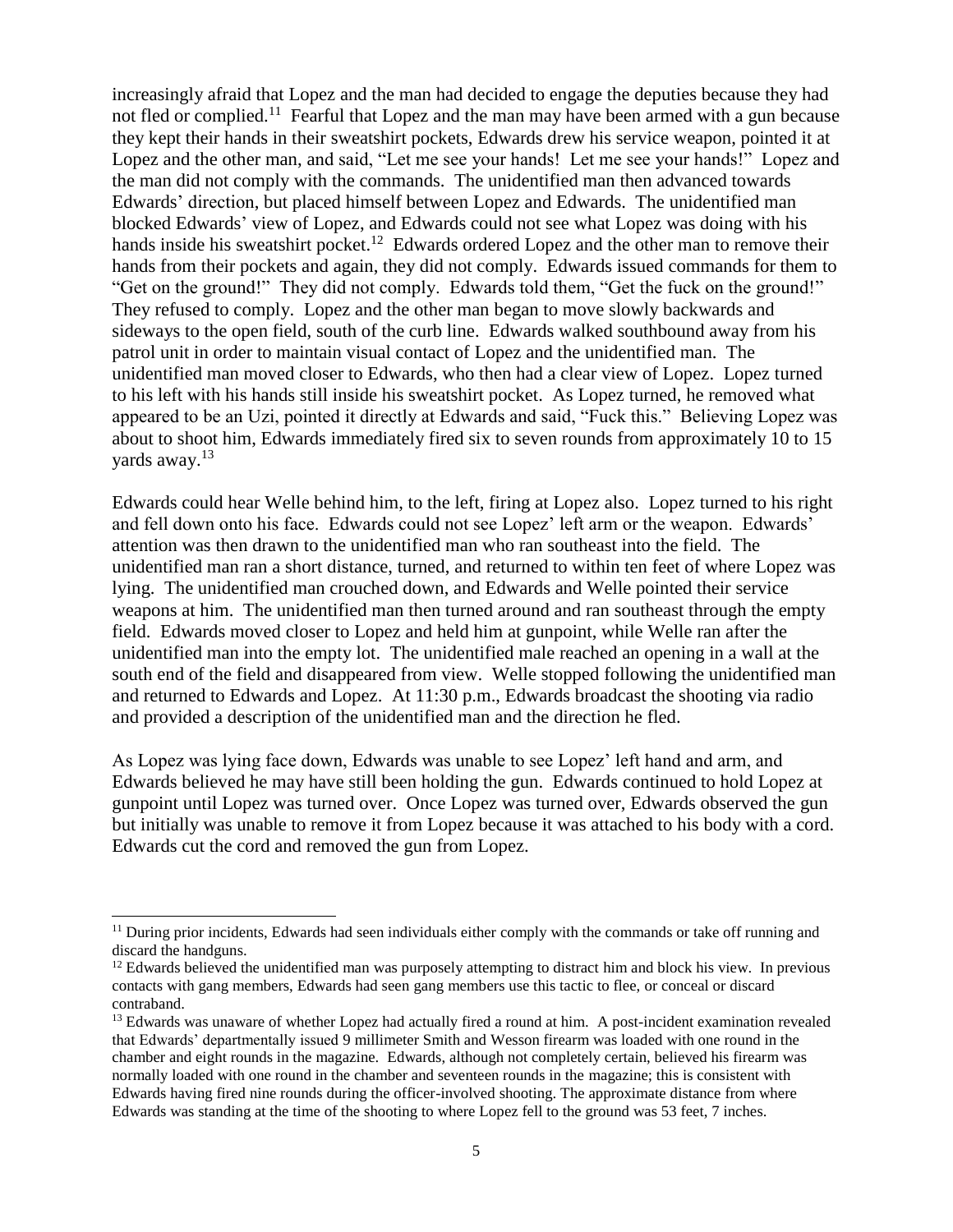#### **Statement of Deputy Daniel Welle**

l

On July 3, 2015, Welle was assigned to the Operation Safe Streets gang-suppression unit and was the driver in an unmarked patrol unit with his partner Deputy Edwards. Welle and Edwards were looking in the area of  $32<sup>nd</sup>$  Street and West Avenue K-4 for a shooting suspect's vehicle.<sup>14</sup> Welle drove eastbound on West Avenue K-4 and saw Lopez and the unidentified man walking on the south side of the street. The two men weaved back and forth from the street to the dirt shoulder. Lopez kept his hands inside the front pocket of his sweatshirt as he walked.<sup>15</sup> Welle believed Lopez may have been under the influence and possibly intoxicated, and that both men were dressed like gang members.<sup>16</sup> Welle was also aware that numerous gang members resided in the surrounding apartment complexes. Welle focused his attention on Lopez because it had been over one-hundred degrees that day, the weather was still extremely warm and Lopez was wearing a hooded sweatshirt.

As Welle drove closer, Lopez and the unidentified man began walking across the street. When the men walked approximately three-quarters across the street, they began walking in the middle of the street. Welle drove the patrol car towards the north shoulder, and believed Lopez and the unidentified man recognized that the vehicle was a police vehicle because they changed the direction in which they were walking. Lopez and the man walked to the south side of the street and Edwards exited the patrol car as it was still slowly moving. Welle stopped the car, began to exit and could hear Edwards issuing orders. Welle was unsure of the exact orders, but believed Edwards told Lopez and the man to walk to the hood of the car, to show their hands and to get on the ground. Lopez and the man ignored Edwards' orders. Welle saw that Lopez' hands were still inside his pockets and observed some type of manipulation. Welle was unsure if Lopez was chambering a round in a handgun, but he saw some type of movement and believed he was armed. Lopez removed his right hand from his pocket but his left hand remained inside.

Welle exited his vehicle and drew his service weapon. Welle saw that Edwards had also drawn his service weapon. Lopez and the unidentified man were approximately five to six feet into the dirt field as Edwards sidestepped from the patrol car. Welle believed Lopez and the other man's behavior was definitely indicative of armed individuals. Lopez was facing away from Welle and walking into the dirt field. Lopez turned, his left arm came out and he said, "Fuck this."<sup>17</sup> Welle saw that Lopez held what appeared to be a handgun and then saw muzzle flash emit from it.<sup>18</sup> Fearing that he and Edwards would be shot and killed, Welle immediately fired his service weapon three to four times at Lopez. Turning and stepping into the dirt field, Lopez appeared to be manipulating the gun, and Welle fired additional rounds at him. Lopez fell to the ground and

<sup>&</sup>lt;sup>14</sup> According to Welle, the apartment complex on the corner of  $32<sup>nd</sup>$  Street and West Avenue K-4 was a well-known gang hangout.

<sup>&</sup>lt;sup>15</sup> Welle told the detectives that Lopez' hands may have been in his pants pockets but he believed they were in his sweatshirt pockets, the unidentified man did not have his hands in his pockets, and that Lopez "stutter-stepped" as he walked.

<sup>&</sup>lt;sup>16</sup> Lopez wore a dark color hooded sweatshirt with a front pocket or two side pockets and the unidentified male wore baggy clothing consisting of a dark color sweatshirt and long shorts or pants.

<sup>&</sup>lt;sup>17</sup> Based on his experience as a gang deputy, when Lopez said, "Fuck this", Welle believed that Lopez had decided to engage the deputies in a shooting rather than abandoning his weapon and/or running away. Welle also believed that the unidentified man was intentionally trying to block Edwards' view of Lopez, which Welle had observed gang members do during previous incidents. Welle heard Edwards say something about an Uzi, but he was not sure if Edwards made the statement during the incident or immediately afterwards.

<sup>&</sup>lt;sup>18</sup> Edwards said the muzzle flash looked more like sparklers than a solid muzzle flash.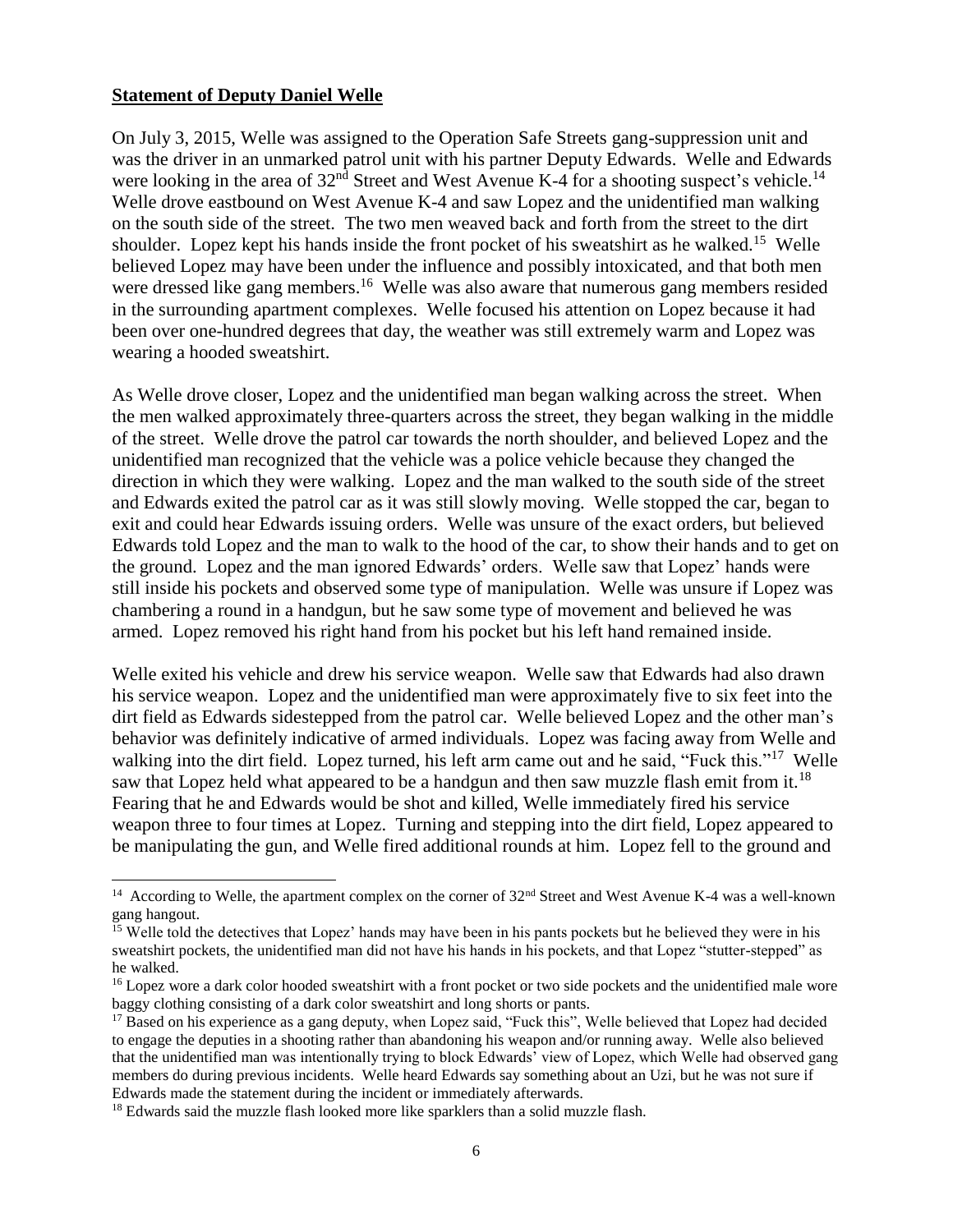continued to move slightly. Welle was unable to see if Lopez was still manipulating the gun to try to shoot at the deputies because he had fallen on the weapon. Fearing that Lopez remained a threat and that his life was in danger, Welle fired two to three more rounds.<sup>19</sup> The unidentified man walked over to Lopez and reached down as if he was trying to grab Lopez' firearm. Welle pointed his service weapon at the unidentified man, who then ran southeast through the field. Welle gave chase as the man ran towards a wall and through an opening at the south end of the dirt field. Welle lost sight of the man and returned to Edwards. Lopez appeared to be gravely injured and Welle radioed for an ambulance. Welle and Edwards covered Lopez with their service weapons until Welle handcuffed him. Welle turned Lopez' body over, revealing the gun. Edwards attempted to remove the gun from Lopez but it appeared to be tethered to him by a USB cord. Edwards cut the cord and removed the weapon from Lopez.

#### **Statements of Ronald H.**

On July 3, 2015 at 11:31 p.m., Ronald H. called the Lancaster Sheriff's Station, identified himself as "Jason Hammond" and reported that he saw his neighbor at shoot two 9 millimeter handguns into the air. The call was recorded.

On July 4, 2015 at 5:51 a.m., Watch Deputy Marolla of the Lancaster Sheriff's Station called and spoke with Ronald H. $^{20}$  Marolla confirmed the address Ronald H. had previously given in the July 3, 2015 call was the location where the neighbor had been shooting guns into the air. Ronald H. added that he had witnessed an officer-involved shooting on July 3, 2015. Ronald H. said the deputies had given Lopez a command to raise his hands and to freeze, and he complied. The deputies then shot Lopez. Ronald H. witnessed the officer-involved shooting immediately after placing the original call regarding the neighbor. Ronald H. clarified that his name was actually "Ronald H."

On July 4, while Sergeants Biddle and Cooper were at the scene of the officer-involved shooting, Ronald H. approached them and was interviewed. Ronald H. said he was walking westbound along the north sidewalk of West Avenue K-4 from  $30<sup>th</sup>$  Street West, nearing the apartment complex located at 43413 West Avenue K-4. As he reached the apartment complex, he saw Lopez running southbound from the apartment complex on the north side of the street, across West Avenue K-4 and into the dirt lot. Ronald H. heard the sirens from multiple patrol cars responding to the area, and believed the deputies had been in pursuit of Lopez. Ronald H. only saw one unmarked patrol car driving eastbound on West Avenue K-4, following Lopez. The unmarked car contained one deputy, the driver. The patrol car stopped and the deputy exited the driver's seat with his weapon drawn.<sup>21</sup> The deputy pointed his service weapon at Lopez and ordered him to freeze. Lopez, who was facing away from the deputy, stopped running and put his hands straight up in the air. Ronald H. did not see anything in Lopez' hands. The deputy opened fire and shot at Lopez. After the shooting, the deputy called for backup. As additional deputies were arriving, the deputy approached Lopez and handcuffed him. Ronald H.

<sup>&</sup>lt;sup>19</sup> A post-incident examination revealed that Welle's departmentally issued 9 millimeter Smith and Wesson firearm was loaded with one round in the chamber and ten rounds in the magazine. Sergeant Biddle examined Welle's firearm and determined that Welle fired seven rounds. The approximate distance from where Welle was standing at the time of the shooting to where Lopez fell to the ground was 72 feet, 11 inches.

 $^{20}$  Marolla listened to the recording of the July 3, 2015 call, called the number provided in the call, and determined that the voice was the same in both conversations.

 $21$  Ronald H. said the deputy wore an army green "flak jacket" vest over his uniform.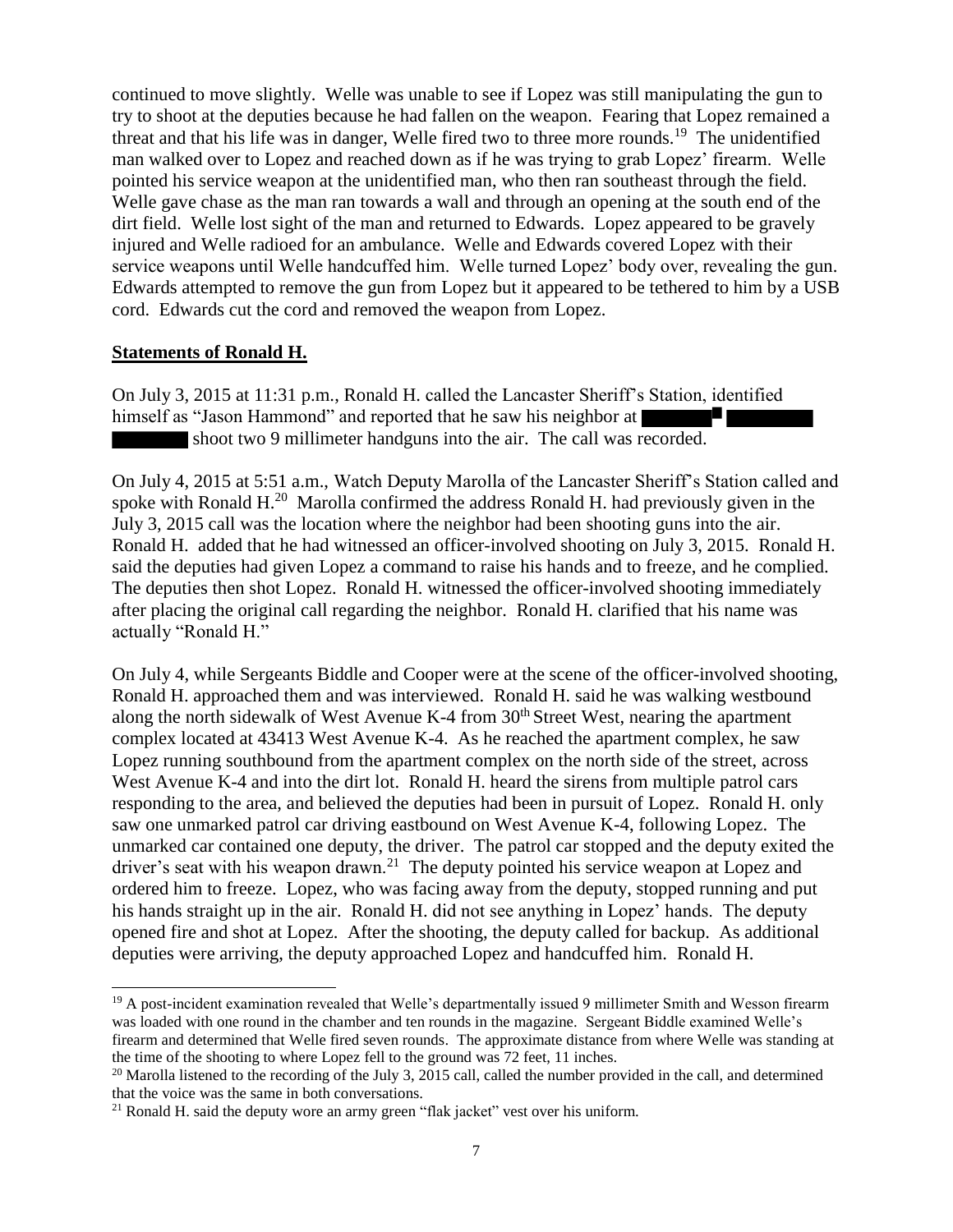approached the deputies at the location and yelled, "Why did you shoot him? He was not armed!" One of the deputies replied that Lopez did have a gun but Ronald H. disagreed.

On July 20, 2015, Ronald H. called Lancaster Sheriff's Station and said he wanted to provide additional information. Ronald H. said that he had recently had a session with his therapist, and that during the session he recalled that three fireworks exploded in the air just as the deputy ordered Lopez to freeze. Ronald H. assumed that the deputy heard the fireworks and believed that Lopez was shooting at him, which resulted in the officer-involved shooting.<sup>22</sup>

#### **Statement of Nicole W.**

On July 3, 2015, Nicole W. was at her residence at

when the sound of police sirens coming from south of her apartment building caught her attention.<sup>23</sup> Nicole W. and other residents went to the southwest side of her apartment building, and she stood approximately fifty feet from the location of the incident.<sup>24</sup> Police vehicles, including five black and white patrol units, two unmarked units and an unmarked sheriff's truck, responded from every direction, including the southeast corner of the dirt lot adjacent to an apartment building. She observed Lopez, who was alone, running westbound along the north side of the dirt lot. Nicole W. saw deputies exit a marked patrol car and yell, "Freeze! Freeze!" at Lopez. The deputies also yelled for Lopez to drop his weapon, which surprised Nicole W. because she did not see Lopez in possession of a weapon. Lopez stopped running and raised his hands in the air above his head with a "deer in the headlights" look on his face. Nicole W. said Lopez was not facing the deputies when he stopped. She then heard multiple gunshots coming from deputies who were positioned outside of marked patrol vehicles just north of the field. $25$ 

After the shooting, Nicole W. asked a deputy why he shot Lopez and the deputy replied, "He shot at me first." Nicole W. told the deputy that Lopez had not fired a weapon first. Nicole W. said she later saw that the deputies had recovered a weapon that she described as "big shit" like a "Tec-9" from Lopez. She also told the deputies that she had recorded the incident but refused to allow them to view the video because she was afraid the deputies would destroy the evidence.<sup>26</sup>

#### **LEGAL ANALYSIS**

l

California law permits the use of deadly force in self-defense or in the defense of others if it reasonably appears to the person claiming the right of self-defense or the defense of others that he

<sup>24</sup> The distance between Nicole W.'s location and the location of the incident is approximately from where Lopez' body was located.

<sup>&</sup>lt;sup>22</sup> On July 21, 2015, Ronald H. told Biddle essentially the same statement regarding the fireworks resulting in the officer-involved shooting.

<sup>&</sup>lt;sup>23</sup> Nicole W.'s apartment complex was located of the location of the incident.

 $25$  Nicole W. said she was certain the deputies who were involved in the shooting were from marked patrol cars. <sup>26</sup> Nicole W. told the investigators that the incident was recorded on her brother's phone and that she would provide a copy to them. Investigators went to her residence multiple times to follow up but could not locate her. Business cards were left on her door and inquiries were made of other residents into her whereabouts. The other residents did not know Nicole W., and, to date she has not provided a copy of any video. Nicole W. also said that residents of

had recorded the entire incident and that she had viewed the video. The investigators attempted to locate the residents of  $\blacksquare$ . An eviction notice was observed at the unit, and to date  $\blacksquare$ . An eviction notice was observed at the unit, and to date no residents of the unit have contacted investigators.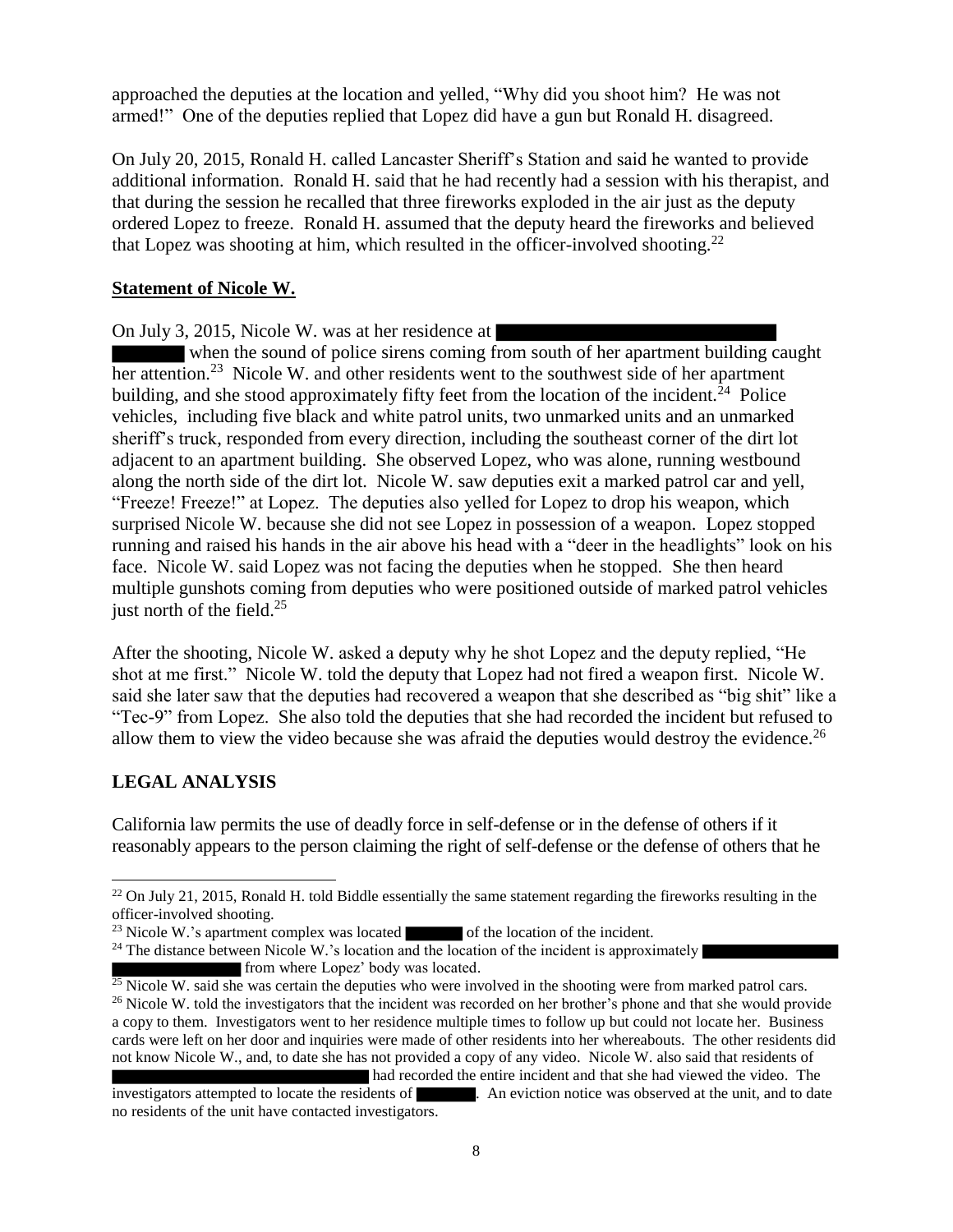actually and reasonably believed that he or others were in imminent danger of great bodily injury or death. Penal Code § 197; *People v. Randle* (2005) 35 Cal.4th 987, 994 (overruled on another ground in *People v. Chun* (2009) 45 Cal.4th 1172, 1201); *People v. Humphrey* (1996) 13 Cal.4th 1073, 1082; *see also,* CALCRIM No. 505.

In protecting himself or another, a person may use all the force which he believes reasonably necessary and which would appear to a reasonable person, in the same or similar circumstances, to be necessary to prevent the injury which appears to be imminent. CALCRIM No. 3470. If the person's beliefs were reasonable, the danger does not need to have actually existed. *Id.*

"Where the peril is swift and imminent and the necessity for action immediate, the law does not weigh in too nice scales the conduct of the assailed and say he shall not be justified in killing because he might have resorted to other means to secure his safety." *People v. Collins* (1961) 189 Cal.App.2d 575, 589.

"The 'reasonableness' of a particular use of force must be judged from the perspective of a reasonable officer on the scene, rather than the 20/20 vision of hindsight….The calculus of reasonableness must embody allowance for the fact that police officers are often forced to make split-second judgments – in circumstances that are tense, uncertain, and rapidly evolving – about the amount of force that is necessary in a particular situation." *Graham v. Connor* (1989) 490 U.S. 386, 396-397.

#### **CONCLUSION**

The evidence examined in this investigation shows that Deputies Edwards and Welle were looking for a vehicle that belonged to a suspect in a gang related shooting near an apartment complex where known gang members resided and frequented. As Welle and Edwards drove eastbound on West Avenue K-4, they noticed Lopez and an unidentified man walking in the middle of the street. Lopez and the man continued walking in the street, and the deputies intended to stop them for walking in the roadway in violation of Vehicle Code section 21956(a). However, as Welle and Edwards approached, Lopez and the unidentified man changed direction and began walking toward the large dirt lot.

Edwards exited the vehicle and told Lopez and the unidentified man to "grab the hood" of the patrol car, but his commands were ignored. Lopez and the man, who had their hands inside the pockets of their sweatshirts, ignored Edwards' repeated commands to place their hands on the hood of the patrol car. Fearful that Lopez and the unidentified man were gang members armed with weapons, Edwards drew his service weapon and told them to remove their hands from their pockets. Lopez and the man refused to comply, and began walking in a manner that Edwards had seen in previous encounters with gang members. Edwards ordered Lopez and the man to get on the ground, but these commands were also ignored. Edwards repeated his commands for Lopez and the unidentified man to get on the ground as Welle exited the patrol car and withdrew his service weapon. Lopez turned toward his left, said, "Fuck this!", removed an assault weapon, pointed it directly at Edwards and fired one round. In reasonable fear of death or great bodily injury, Edwards and Welle fired their service weapons at Lopez. Lopez fell to the ground and continued to move slightly. Aware that Lopez was still armed, and fearful that he was still attempting to manipulate the assault weapon and shoot at the deputies, Welle fired at Lopez, ending the threat.